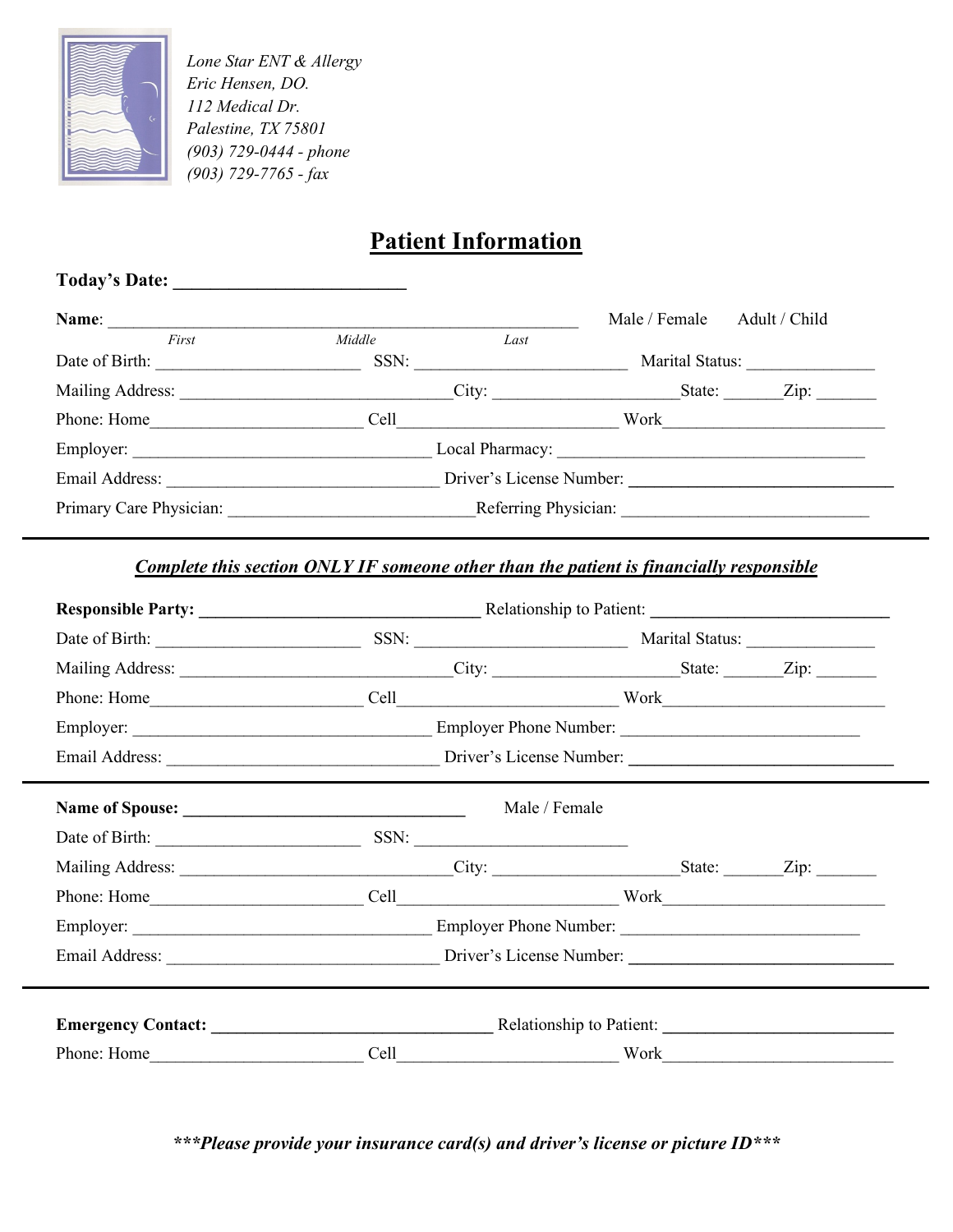

*Lone Star ENT & Allergy Eric Hensen, DO. 112 Medical Dr. Palestine, TX 75801 (903) 729-0444 - phone (903) 729-7765 - fax*

# **Financial Agreement**

**Name**: \_\_\_\_\_\_\_\_\_\_\_\_\_\_\_\_\_\_\_\_\_\_\_\_\_\_\_\_\_\_\_\_\_\_\_\_\_\_\_\_\_\_\_\_\_\_\_\_\_\_\_\_\_\_\_ Today's Date: **\_\_\_\_\_\_\_\_\_\_\_\_\_\_\_\_\_\_\_\_\_\_**

*First Middle Last*

- **Our office requires 24-hour notice for cancellation of ANY appointment. If appropriate notice is not given or you No Show you will be charged a \$50 fee.**
- Our Office will file insurance for all reimbursable services, to both primary and secondary insurance carriers. Please remember that you are responsible for all deductible, co-pay, and non-covered service amounts.
- I authorize use of this form on all my insurance submissions and request payment of authorized Medicare benefits and/or private insurance benefits be made to Eric L. Hensen, D.O., P.A. for services rendered to me. I authorize release of information to all my insurance companies.

**\_\_\_\_\_\_\_\_\_\_\_\_\_\_\_\_\_\_\_\_\_\_\_\_\_\_\_\_\_\_\_\_\_\_\_\_\_\_\_\_\_\_\_\_\_\_\_\_\_\_\_ \_\_\_\_\_\_\_\_\_\_\_\_\_\_\_\_\_\_\_\_\_\_\_\_\_\_\_\_\_\_**

I understand that I am responsible for my bills.

*Signature of Patient / Parent / Responsible Party Date*

If we are filing insurance for your visit, we must have complete information and any required referral at the time of the visit. If you cannot provide the information, we will be unable to file your insurance, and payment in full will be required. Payment of your charges cannot be determined until the claim is submitted to your insurance company. Payment will be based on your individual health plan and the amount applied to your plan deductible and/or coinsurance will be your responsibility. Procedures which are excluded from coverage, based on your plan's determination of medical necessity, will also be your responsibility. Your office visit co-pay is due at time of the visit and, in many cases, covers only the office visit charge. Any procedures preformed will be considered surgery by your insurance company and deductibles and coinsurance may apply. For all other patients, payment is required at the time of service. We will provide you with the necessary documentation to file for reimbursement upon your request.

**I have read the above information and understand that I am responsible for payment for the services I receive.**

**\_\_\_\_\_\_\_\_\_\_\_\_\_\_\_\_\_\_\_\_\_\_\_\_\_\_\_\_\_\_\_\_\_\_\_\_\_\_\_\_\_\_\_\_\_\_\_\_\_\_\_ \_\_\_\_\_\_\_\_\_\_\_\_\_\_\_\_\_\_\_\_\_\_\_\_\_\_\_\_\_\_**

*Signature of Patient / Parent / Responsible Party Date*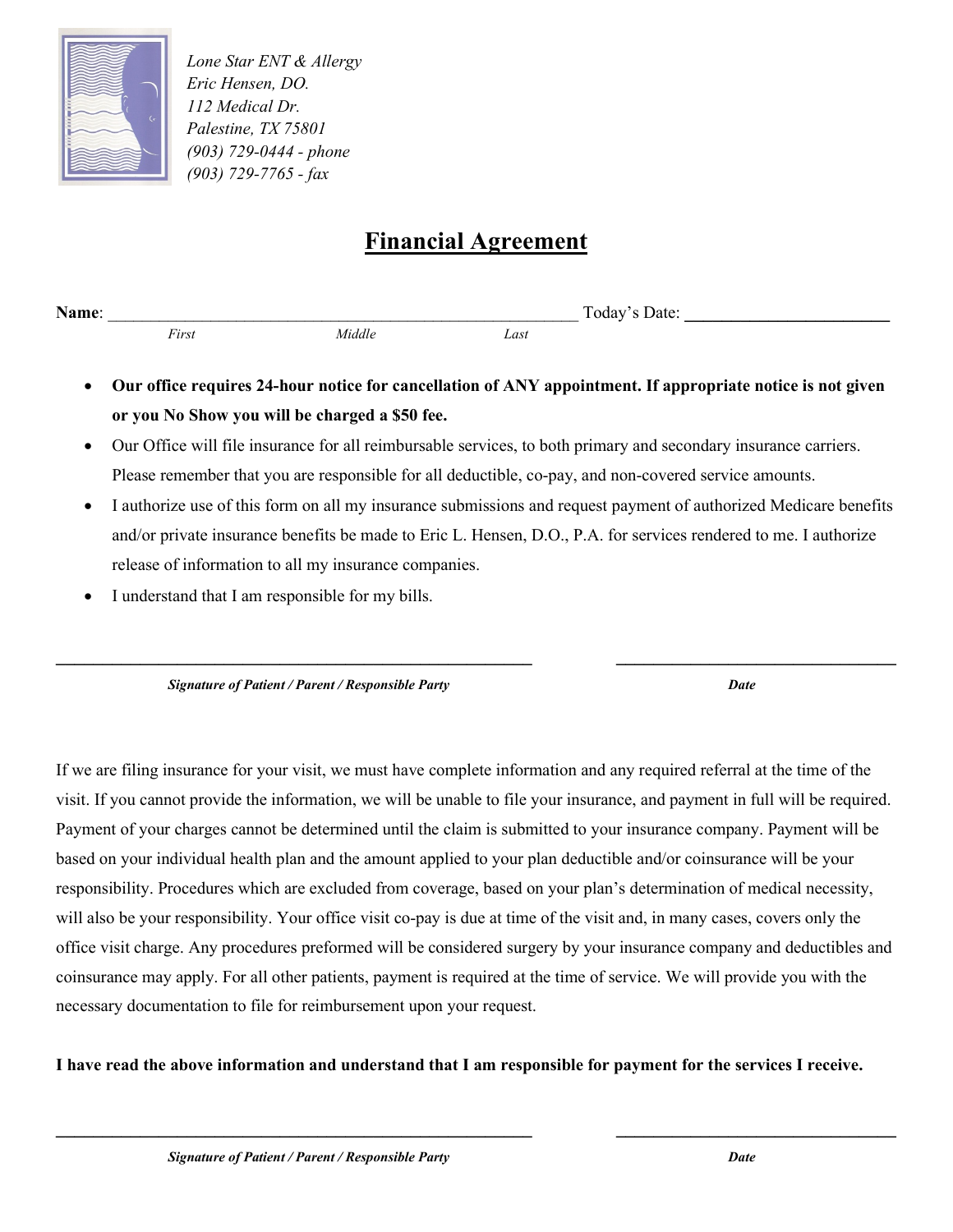

*Lone Star ENT & Allergy Eric Hensen, DO. 112 Medical Dr. Palestine, TX 75801 (903) 729-0444 - phone (903) 729-776 – fax*

# **Medical Information Release Form**

**Due to 2003 HIPPA laws, the release of patient's medical information has been restricted.**

**On the form below, please list any family member, friend or others we may release information to if they were to call our office and ask questions about an appointment date, surgery date, or any other treatment questions.**

| <b>Names</b>                                                                                                           | <b>Information Access Preferences</b><br><b>Clinical Information / Financial</b> |                            |                                                         |
|------------------------------------------------------------------------------------------------------------------------|----------------------------------------------------------------------------------|----------------------------|---------------------------------------------------------|
|                                                                                                                        |                                                                                  |                            | All ________ Restricted ________ Financial Only _______ |
|                                                                                                                        |                                                                                  |                            | All Restricted Financial Only                           |
| <u> 1989 - Johann John Stoff, deutscher Stoffen und der Stoffen und der Stoffen und der Stoffen und der Stoffen un</u> |                                                                                  |                            | All Restricted Financial Only                           |
| <u> 1980 - Jan James James James James James James James James James James James James James James James James Ja</u>  |                                                                                  |                            | All Restricted Financial Only                           |
|                                                                                                                        |                                                                                  |                            | All Restricted Financial Only                           |
| If you checked the Restricted line above, please specify which clinical information you DO NOT wish to share with      |                                                                                  |                            |                                                         |
| the person(s) listed above.                                                                                            |                                                                                  |                            |                                                         |
| <b>Sexually Transmitted Diseases</b>                                                                                   |                                                                                  | Mental / Behavioral Health |                                                         |
| Pregnancy                                                                                                              |                                                                                  | Other                      |                                                         |
| <b>Terminal Illness</b>                                                                                                |                                                                                  |                            |                                                         |
| Preferred Means of Contact: New York Contact:                                                                          |                                                                                  |                            |                                                         |

May we leave a message on an answering machine or voicemail? **Y or N**

- **I understand that I can grant and/or restrict access to my private health information with Eric L. Hensen, D.O, P.A.**
- **Health information is used and disclosed to carry out treatment, payment or operations.**
- **I understand that Eric L. Hensen, D.O, P.A. reserves the right to deny this request dependent upon the circumstances**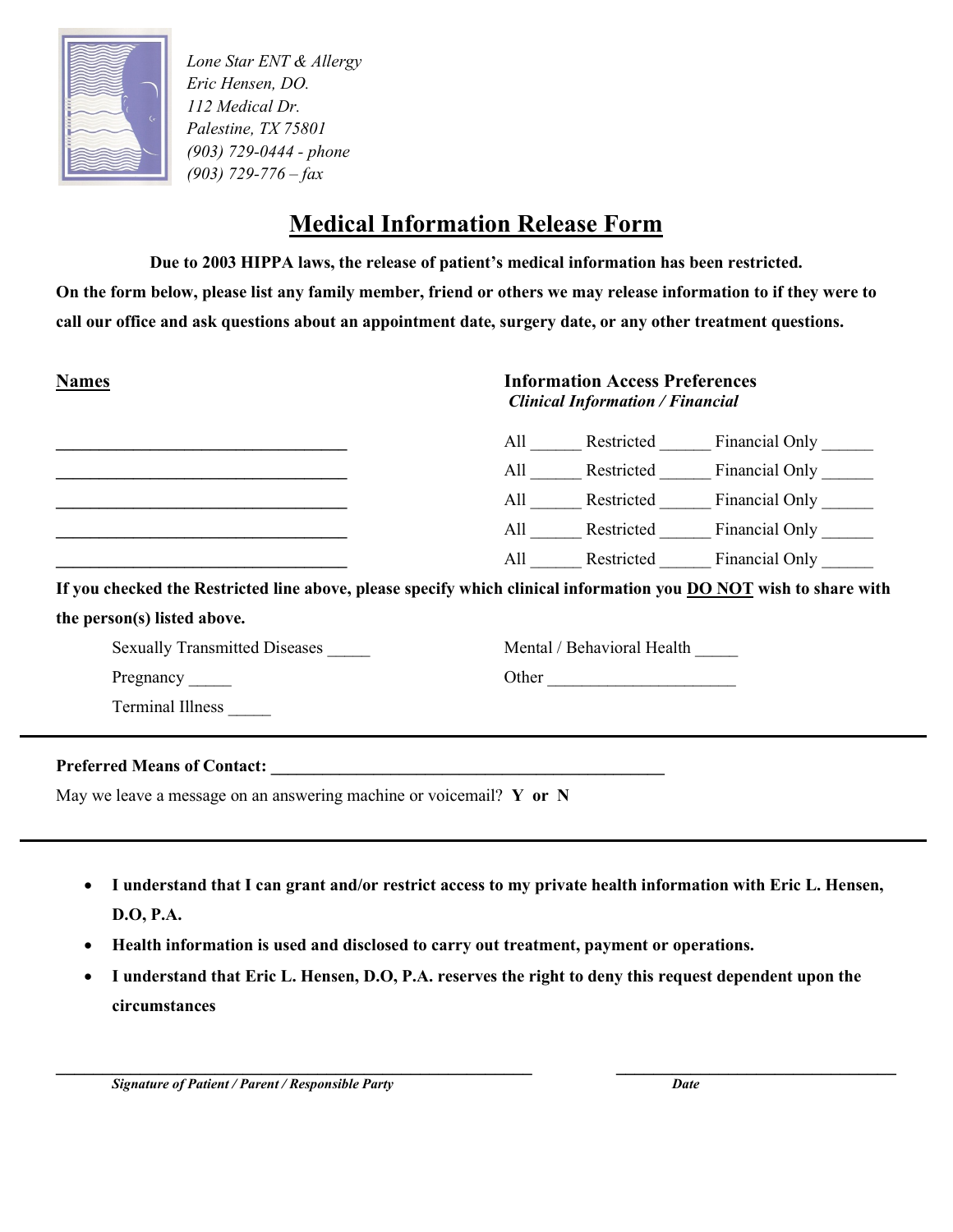

*Lone Star ENT & Allergy Eric Hensen, DO. 112 Medical Dr. Palestine, TX 75801 (903) 729-0444 - phone (903) 729-7765 - fax*

### **NEW PATIENT INTAKE AND HISTORY FORM (PRINT PLEASE)**

|                                                                                                                                                                                                                                                                                                       | (Name / City / Phone #)                                                                                                                      |                                                                                                                                     |                                                                                    |  |  |
|-------------------------------------------------------------------------------------------------------------------------------------------------------------------------------------------------------------------------------------------------------------------------------------------------------|----------------------------------------------------------------------------------------------------------------------------------------------|-------------------------------------------------------------------------------------------------------------------------------------|------------------------------------------------------------------------------------|--|--|
|                                                                                                                                                                                                                                                                                                       |                                                                                                                                              |                                                                                                                                     |                                                                                    |  |  |
| <b>REASON FOR COMING TO THE DOCTOR TODAY:</b>                                                                                                                                                                                                                                                         |                                                                                                                                              |                                                                                                                                     |                                                                                    |  |  |
| <b>Duration:</b> Frequency of symptoms?<br>Characterized as/Severity: Describe the severity of the symptoms/pain.<br>Associated Signs and Symptoms: Are there any other symptoms associated with your problem?                                                                                        |                                                                                                                                              |                                                                                                                                     |                                                                                    |  |  |
|                                                                                                                                                                                                                                                                                                       |                                                                                                                                              |                                                                                                                                     |                                                                                    |  |  |
| PROBLEM LIST/PAST MEDICAL HISTORY:<br>Have you been diagnosed with any of the following (currently or in the past)?<br>Allergies (environmental)<br>Allergies (seasonal)<br>Anemia<br>Anxiety<br>Arthritis<br>Asthma<br>Cancer<br>Other:<br><b>ALLERGY HISTORY:</b><br>NKDA (No Known Drug Allergies) | Head/Neck Cancer<br>Hearing Loss<br>_COPD (lung disease)<br>_Coronary Artery Disease<br>Depression<br>Diabetes<br>Gastric Reflux<br>Glaucoma | -Heart Disease<br>$\equiv$ Hepatitis<br>-High Blood Pressure<br>HIV / AIDS<br>Irritable Bowel Syndrome Thyroid Disorder<br>Migraine | Obesity<br>Seizures<br>$\overline{\phantom{a}}$ Sinusitis<br>Sleep Apnea<br>Stroke |  |  |
| If Allergy noted, please list medication and reaction:                                                                                                                                                                                                                                                |                                                                                                                                              |                                                                                                                                     |                                                                                    |  |  |
| <b>MEDICATION HISTORY:</b><br>I am not currently taking any medications.<br>$\overline{List}$ any medications, vitamins, minerals and herbals that you are currently taking:<br><b>Name of Medication:</b>                                                                                            |                                                                                                                                              | Dosage:                                                                                                                             | <b>How Often:</b>                                                                  |  |  |

 $\_$  , and the contribution of the contribution of  $\mathcal{L}_\mathcal{A}$  , and the contribution of  $\mathcal{L}_\mathcal{A}$  , and the contribution of  $\mathcal{L}_\mathcal{A}$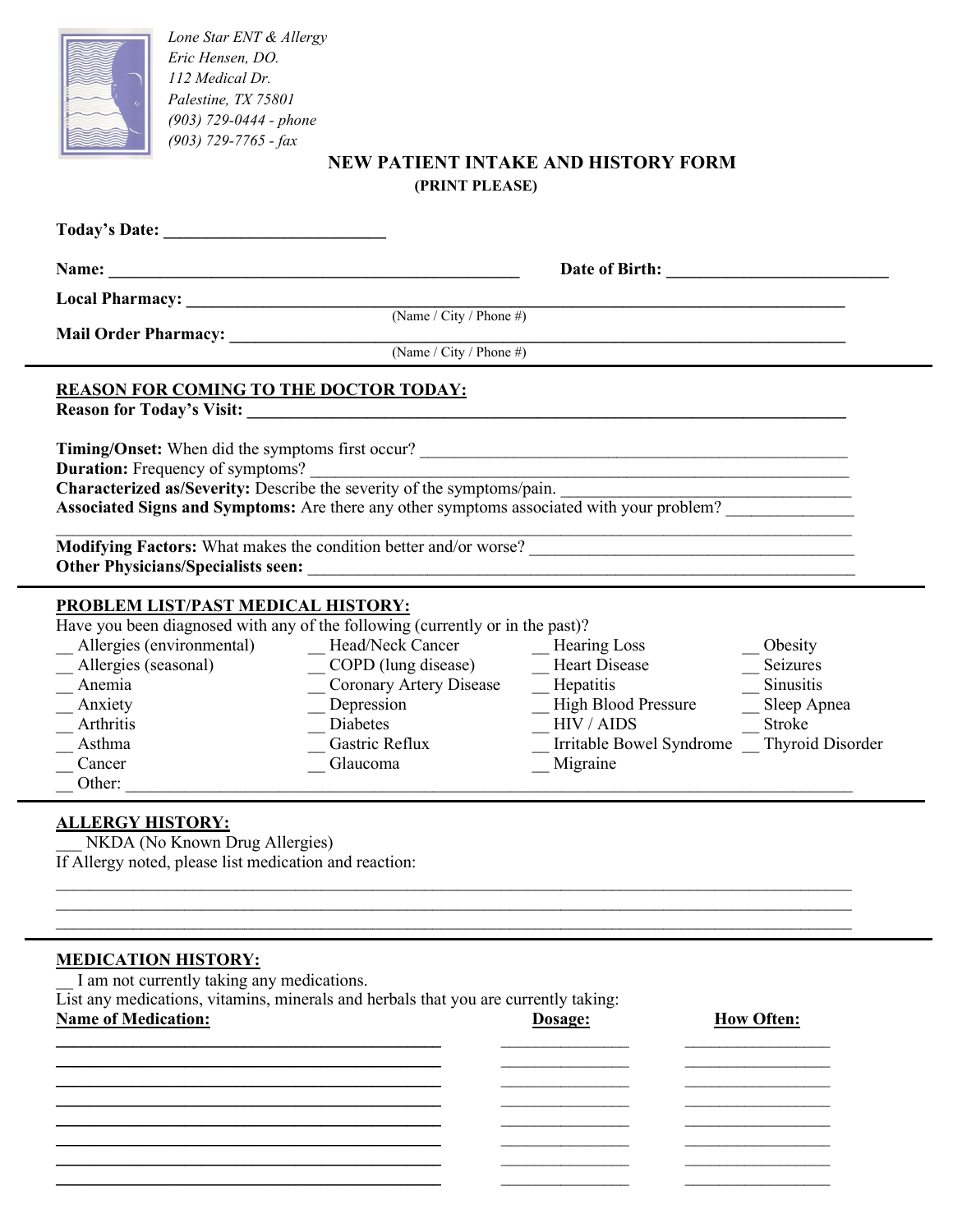#### **FAMILY HISTORY:**

Has any member of your family been diagnosed with any of the following conditions (including deceased family members)? Place an X under the family member with the condition and indicate if the family member passed away due to that condition.

|                            | <b>Mother</b> | <b>Father</b> | <b>Sister</b> | <b>Brother</b> | Mother's       | Father's       |
|----------------------------|---------------|---------------|---------------|----------------|----------------|----------------|
|                            |               |               |               |                | <b>Parents</b> | <b>Parents</b> |
| Asthma                     |               |               |               |                |                |                |
| Cancer                     |               |               |               |                |                |                |
| <b>COPD</b>                |               |               |               |                |                |                |
| Diabetes                   |               |               |               |                |                |                |
| Heart Disease              |               |               |               |                |                |                |
| <b>High Blood Pressure</b> |               |               |               |                |                |                |
| Migraines                  |               |               |               |                |                |                |
| Obesity                    |               |               |               |                |                |                |
| Seizures                   |               |               |               |                |                |                |
| Sleep Apnea                |               |               |               |                |                |                |
| Thyroid Problems           |               |               |               |                |                |                |
| Other:                     |               |               |               |                |                |                |

#### **PAST SURGICAL HISTORY:**

Place an X next to any surgery you've previously had, along with the year it was done. \_\_\_\_\_\_\_ None

|        | Anesthetic Complications   | Hysterectomy (partial / total) | Sinus Surgery        |
|--------|----------------------------|--------------------------------|----------------------|
|        | Adenoidectomy              | Laryngectomy (partial)         | Sleep Apnea Surgery  |
|        | <b>Back Surgery</b>        | Laryngectomy (total)           | Spinal Fusion (neck) |
|        | Breast Surgery $-R/L$      | Reduction of Nasal Frac        | Tonsillectomy        |
|        | Cataract Surgery – $R / L$ | Mastoidectomy                  | Tracheostomy         |
|        | Cholecystectomy            | Myringoplasty                  | Tubal Ligation       |
|        | Cosmetic Surgery           | Myringotomy – $R/L$            | Tympanostomy         |
|        | Craniotomy                 | Nasal Sinusotomy               |                      |
|        | Ear Tubes $- R / L$        | Neck Surgery                   |                      |
|        | Ear Surgery - $R/L$        | Ovary Removal - R / L          |                      |
|        | Endartectomy               | Parathyroidectomy              |                      |
|        | Hypophysectomy (partial)   | Reduction of Facial Frac       |                      |
|        | Hypophysectomy (total)     | Rhinoplasty                    |                      |
| Other: |                            |                                |                      |

#### **SOCIAL HISTORY:**

| <b>Would you Accept a Blood Transfusion if needed?</b> Yes                                                                                                                                                                                                                                                                             |                                 |                | No                                               |
|----------------------------------------------------------------------------------------------------------------------------------------------------------------------------------------------------------------------------------------------------------------------------------------------------------------------------------------|---------------------------------|----------------|--------------------------------------------------|
| Please describe your current/past tobacco use, along with how much:<br>Never a Smoker<br>Smoker-how much/how often<br>Former Smoker-how much did you previously smoke? How long ago did you quit?<br>If you currently use tobacco or have in the past, please indicate what type (cigarettes, cigars, pipe, chew) and for how<br>long: |                                 |                |                                                  |
| Do you drink alcoholic beverages? Yes<br>If yes, please indicate what type of beverage and how many times per week:                                                                                                                                                                                                                    |                                 | N <sub>0</sub> |                                                  |
| Have you ever used illicit drugs?<br>If yes, please indicate what type of drug and how often:                                                                                                                                                                                                                                          | <b>Yes</b>                      | No             |                                                  |
| Describe your current sleep:<br>No Complaints<br>Early Waking                                                                                                                                                                                                                                                                          | _ Daytime Drowsiness<br>Napping |                | _ Difficulty Falling Asleep<br><b>Using CPAP</b> |
| Do you drink caffeinated beverages? Yes<br>If yes, please indicate what type of beverage and how many times per week:                                                                                                                                                                                                                  |                                 | N <sub>0</sub> |                                                  |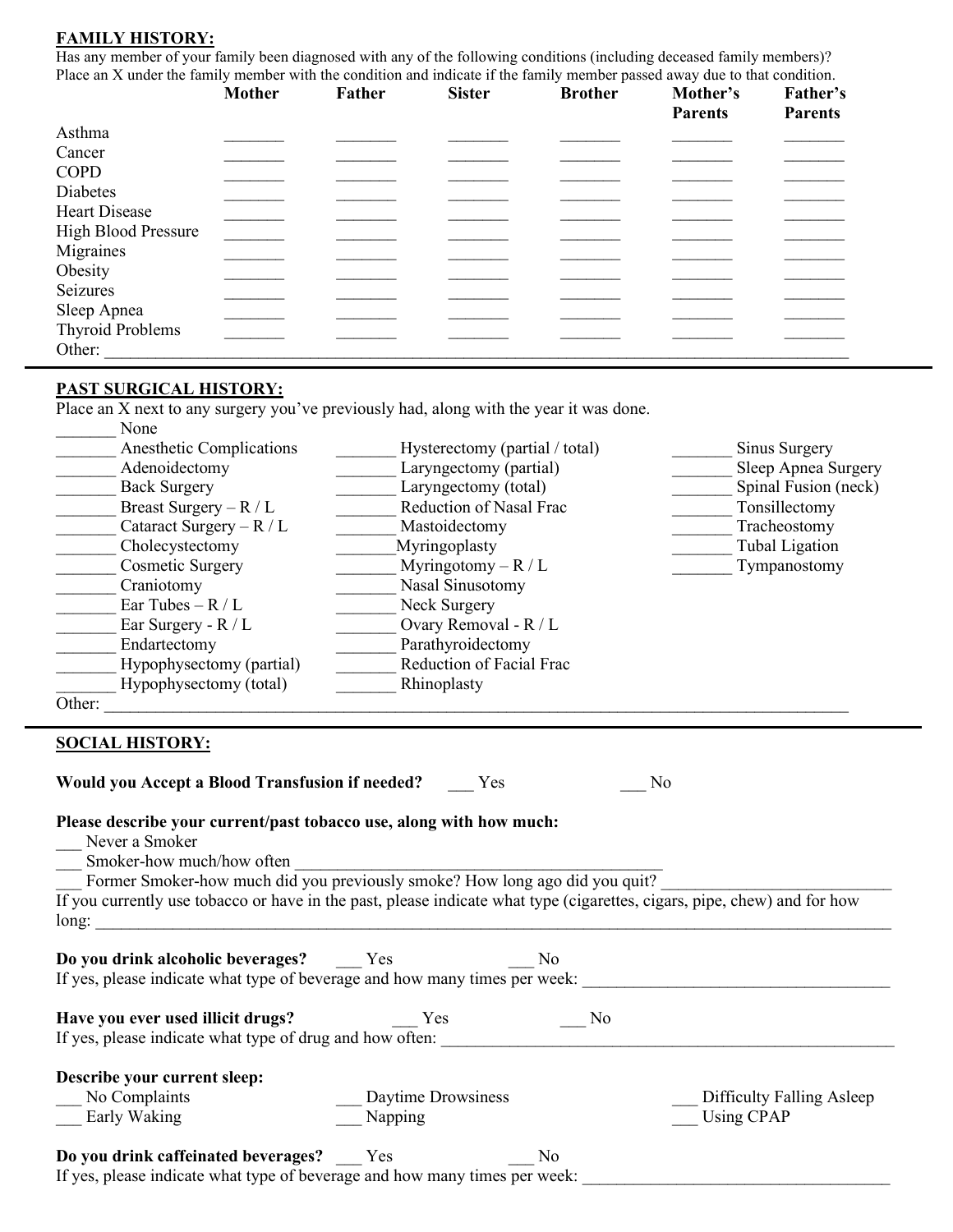### **REVIEW OF SYSTEMS:**

Please place a check mark in the box next to any of the following symptoms or problems if you have experienced them recently or have concerns about them. If you don't understand something place a question mark "?" by it. Your doctor will discuss any positive responses with you.